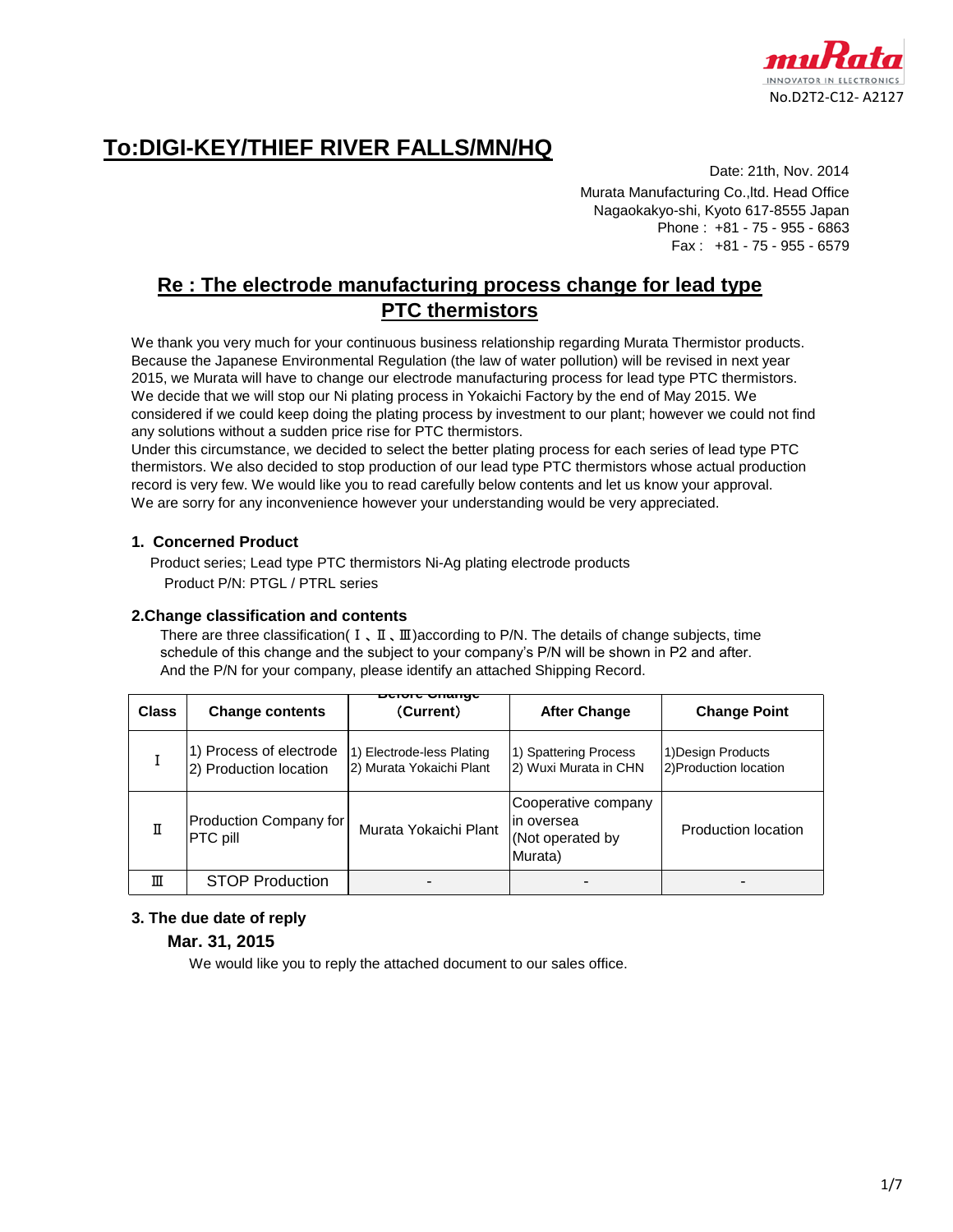

If you have any questions or requests, please do not hesitate to contact us. Your kind understands and cooperation would be greatly appreciated. Sincerely yours,

J. Kumada

Authorized by Toshiya Kumada General Manager Thermistor and Variable Products Department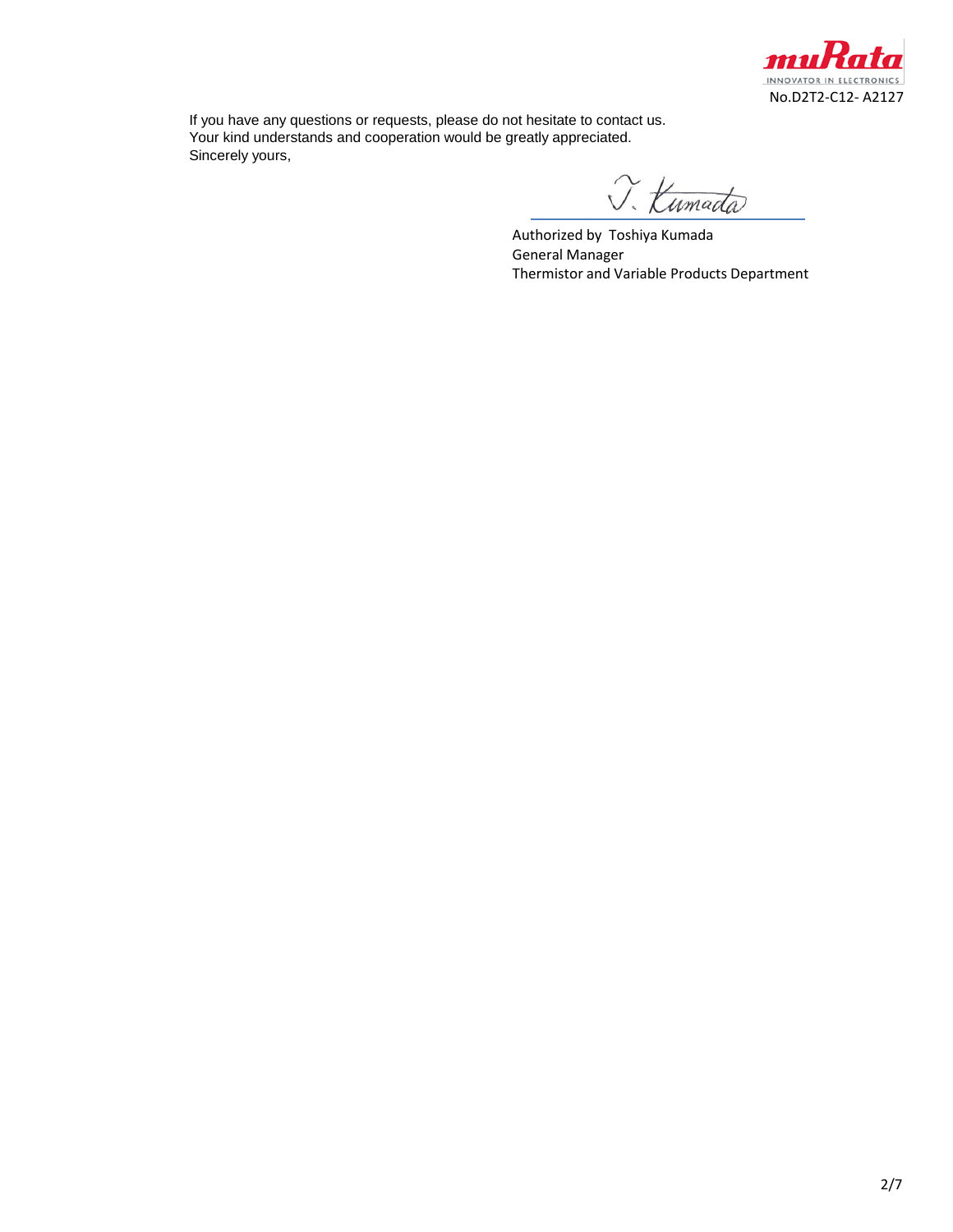

#### **Classification**Ⅰ**: The Change of electrode manufacturing process and production location**

#### ■The contents of change

| The reason for                                                                                                                   | Change points: Product Design and production location                                                                                                                                                                                  |                                                                                                          |  |  |  |  |
|----------------------------------------------------------------------------------------------------------------------------------|----------------------------------------------------------------------------------------------------------------------------------------------------------------------------------------------------------------------------------------|----------------------------------------------------------------------------------------------------------|--|--|--|--|
| change                                                                                                                           | Reason:<br>1) Because the revision of the law of Japanese Environmental Regulation<br>(the law of water pollution), we Murata can't keep manufacturing the Ni-Ag plating electrode<br>2 Keep supplying to Murata products to customers |                                                                                                          |  |  |  |  |
| <b>Change Contents</b>                                                                                                           | Before Change                                                                                                                                                                                                                          | After Change                                                                                             |  |  |  |  |
|                                                                                                                                  | ●Ni-Ag Plating Electrode                                                                                                                                                                                                               | ● Sputtering Electrode                                                                                   |  |  |  |  |
|                                                                                                                                  | *Refer to the construction figure on C12-1                                                                                                                                                                                             | *Refer to the construction figure on C12-1                                                               |  |  |  |  |
|                                                                                                                                  | <b>Production Location</b><br>forming/firing/Electrode forming<br>▼Murata MFG. Co., Ltd. Yokaichi Plant (Japan)                                                                                                                        | ● Production Location<br>forming/firing/Electrode forming<br>(Sputtering) / Lead wiring/ Resign coating/ |  |  |  |  |
|                                                                                                                                  | ● Production Location<br>- Electrode forming(Ag)/ Lead wiring/<br>Resign coating/ Marking<br>▼Wuxi Murata Electronics co., Ltd (China)                                                                                                 | Marking<br>▼Wuxi Murata Electronics co., Ltd (China)                                                     |  |  |  |  |
| Schedule                                                                                                                         | June 2015<br>(Change without notice)                                                                                                                                                                                                   |                                                                                                          |  |  |  |  |
| Murata P/N                                                                                                                       | NOT change                                                                                                                                                                                                                             |                                                                                                          |  |  |  |  |
| Discrimination with current series : The date of manufacturing<br>Others<br>Characteristic and Specification will not be changed |                                                                                                                                                                                                                                        |                                                                                                          |  |  |  |  |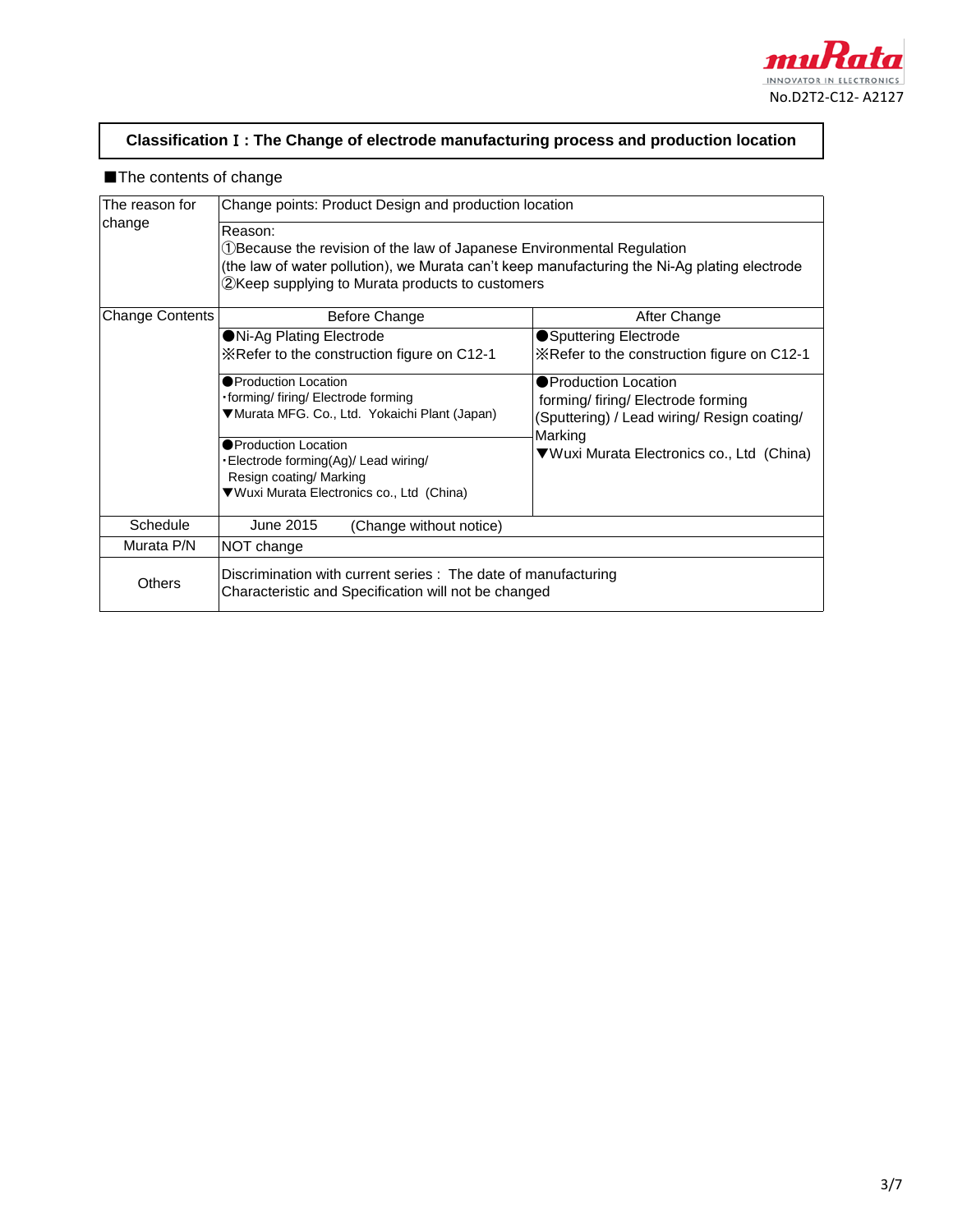

#### **Process Flow in case of Before Change**



# Making Raw<br>
Materials<br>
Forming<br>
Firing<br>
Electrode<br>
By Sputtering<br>
Cr/Ni/Cu/Ag<br>
Lead Wiring Resin Coating Marking **Yokaichi Wuxi Murata After Change**

| Classification II: The change of manufacturing company of Ceramic pill |                                                                                                                                                                                                                                     |                                                                                                                                                                                                                   |  |  |  |
|------------------------------------------------------------------------|-------------------------------------------------------------------------------------------------------------------------------------------------------------------------------------------------------------------------------------|-------------------------------------------------------------------------------------------------------------------------------------------------------------------------------------------------------------------|--|--|--|
| The contents of change                                                 |                                                                                                                                                                                                                                     |                                                                                                                                                                                                                   |  |  |  |
| The reason for<br>change                                               | Change points: Manufacturing Company of ceramic pill<br>Manufacturing commission to other company in oversea                                                                                                                        |                                                                                                                                                                                                                   |  |  |  |
|                                                                        | Reason: ①Because the revision of the law of Japanese Environmental Regulation<br>(the law of water pollution), we Murata can't keep manufacturing the<br>Ni-Ag plating electrode<br>2Keep supplying to Murata products to customers |                                                                                                                                                                                                                   |  |  |  |
| <b>Change Contents</b>                                                 | Before Change                                                                                                                                                                                                                       | After Change                                                                                                                                                                                                      |  |  |  |
|                                                                        | <b>• Production Location</b><br>. raw materials/forming/firing/Electrode<br>forming(Ni)<br>▼Murata Manufacturing Co., Ltd.<br>Yokaichi Plant (Japan)<br>·Electrode forming(Ag)<br>▼Wuxi Murata Electronics co., Ltd (China)         | ● Production Location<br>. raw materials/ forming/ firing/ Electrode<br>forming(Ni)/ / Electrode forming(Ag)<br>▼Hongming Electronics Co., Ltd. (China)<br>*Please see attached company profile<br>document C12-3 |  |  |  |
|                                                                        | [Reference] Below manufacturing process will NOT be changed<br>. Wiring/ Resign coating/ Marking<br>▼Wuxi Murata Electronics co., Ltd (China)                                                                                       |                                                                                                                                                                                                                   |  |  |  |
| Schedule                                                               | June 2015<br>(Change without notice)                                                                                                                                                                                                |                                                                                                                                                                                                                   |  |  |  |
| Murata P/N                                                             | NOT change                                                                                                                                                                                                                          |                                                                                                                                                                                                                   |  |  |  |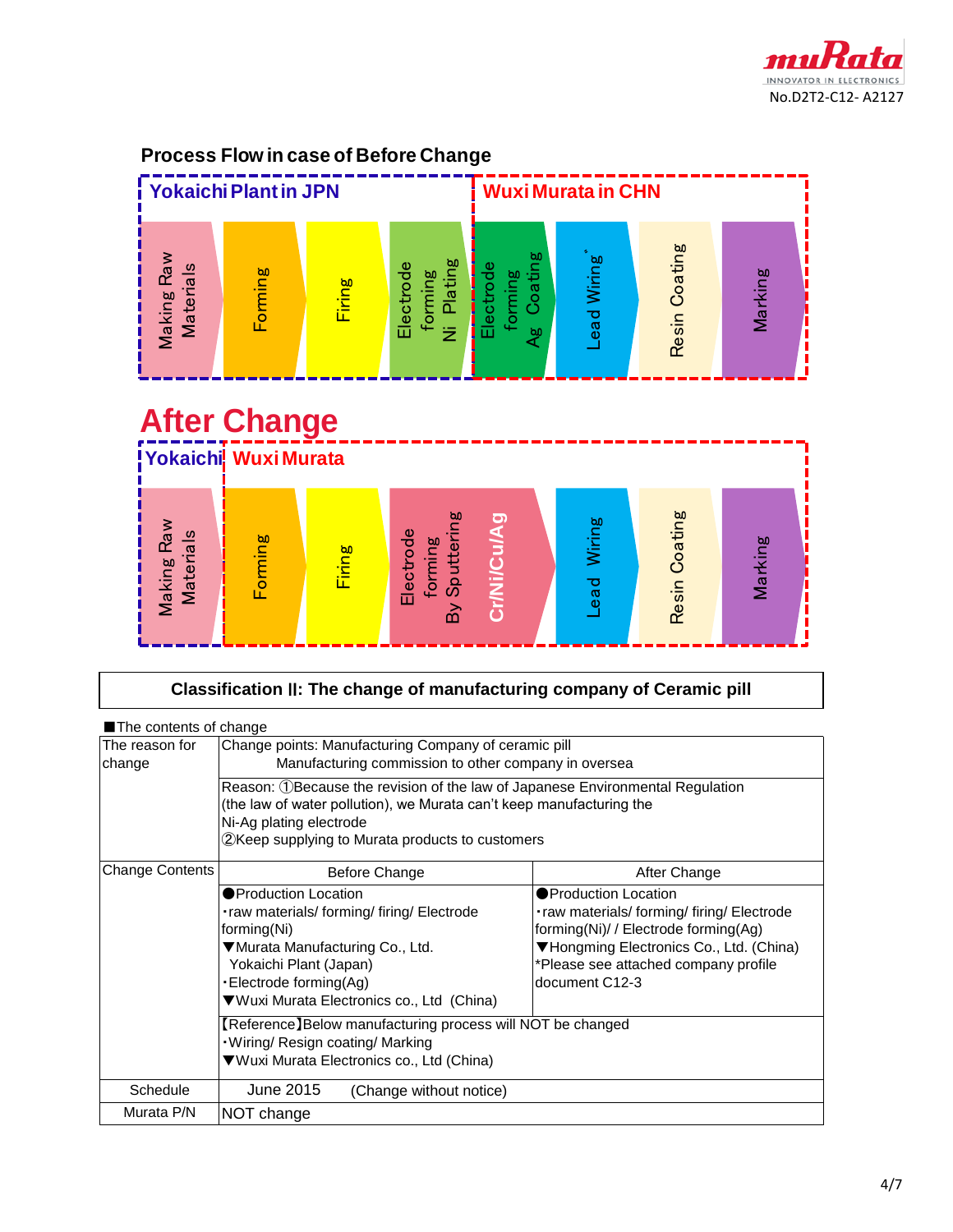

Discrimination with current series : The date of manufacturing Characteristic and Specification will not be changed

#### **Process Flow in case of Before Change**



# **After Change**

|                                           | <b>Hongming Electronics in CHN</b> |              |                                                              |                                          | <b>WuxiMurata</b>                       |                  |                                       |
|-------------------------------------------|------------------------------------|--------------|--------------------------------------------------------------|------------------------------------------|-----------------------------------------|------------------|---------------------------------------|
| $rac{1}{a}$<br><b>b</b><br>Making<br>Mate | ming                               | ρg<br>ä<br>症 | <b>b</b><br>Φ<br>ŏ<br>Ø0<br>œ<br>Electr<br>$\mathbf{Q}$<br>乞 | 60<br>Φ<br>ರ<br>$\mathbf{G}$<br>Êе<br>۵n | ஜ்<br>j.<br>Š<br>ъ<br>Φ<br>$\mathbf{d}$ | Coating<br>Resir | ğρ<br>室<br>$\overline{\mathbf{M}}$ ar |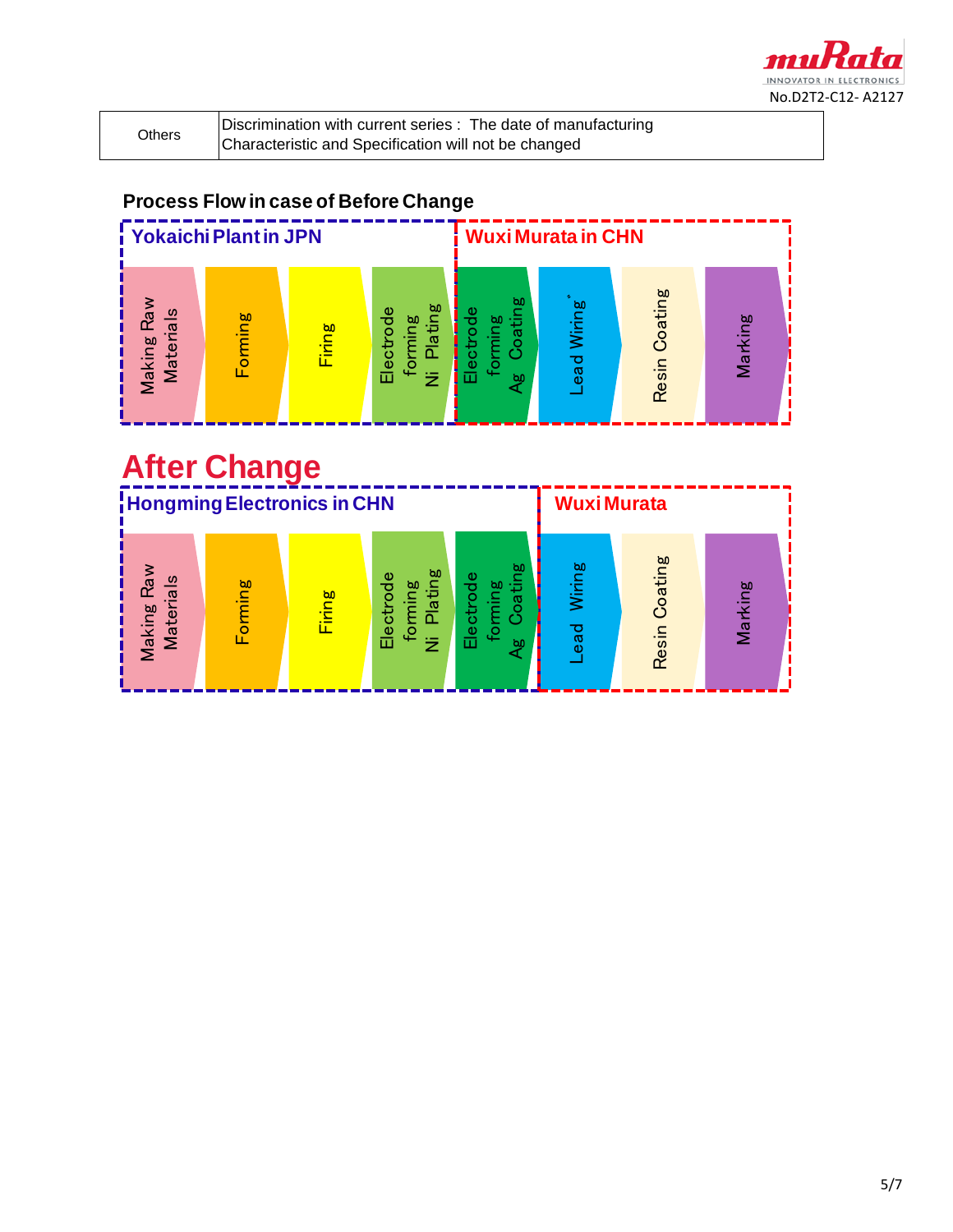

#### **Classification** Ⅲ **Stop Production**

#### ■**The reason for stop production**

Due to the revision of the Japanese Environmental Regulation (the law of water pollution), we will stop our Ni plating process in Murata Yokaichi Factory by the end of May 2015.

Judging from the current actual manufacturing record of each item, the P/N whose actual production is very few will be EOL at this time.

We would appreciate your kind understanding.

#### ■**The last time buy, the last time delivery**

Please note that we would like to announce the below schedule for customer support. If you have any order request, please let us know your last time buy order by below due date.

The last time buy order request: Mar. 31, 2015 The last time for delivery May. 30, 2015